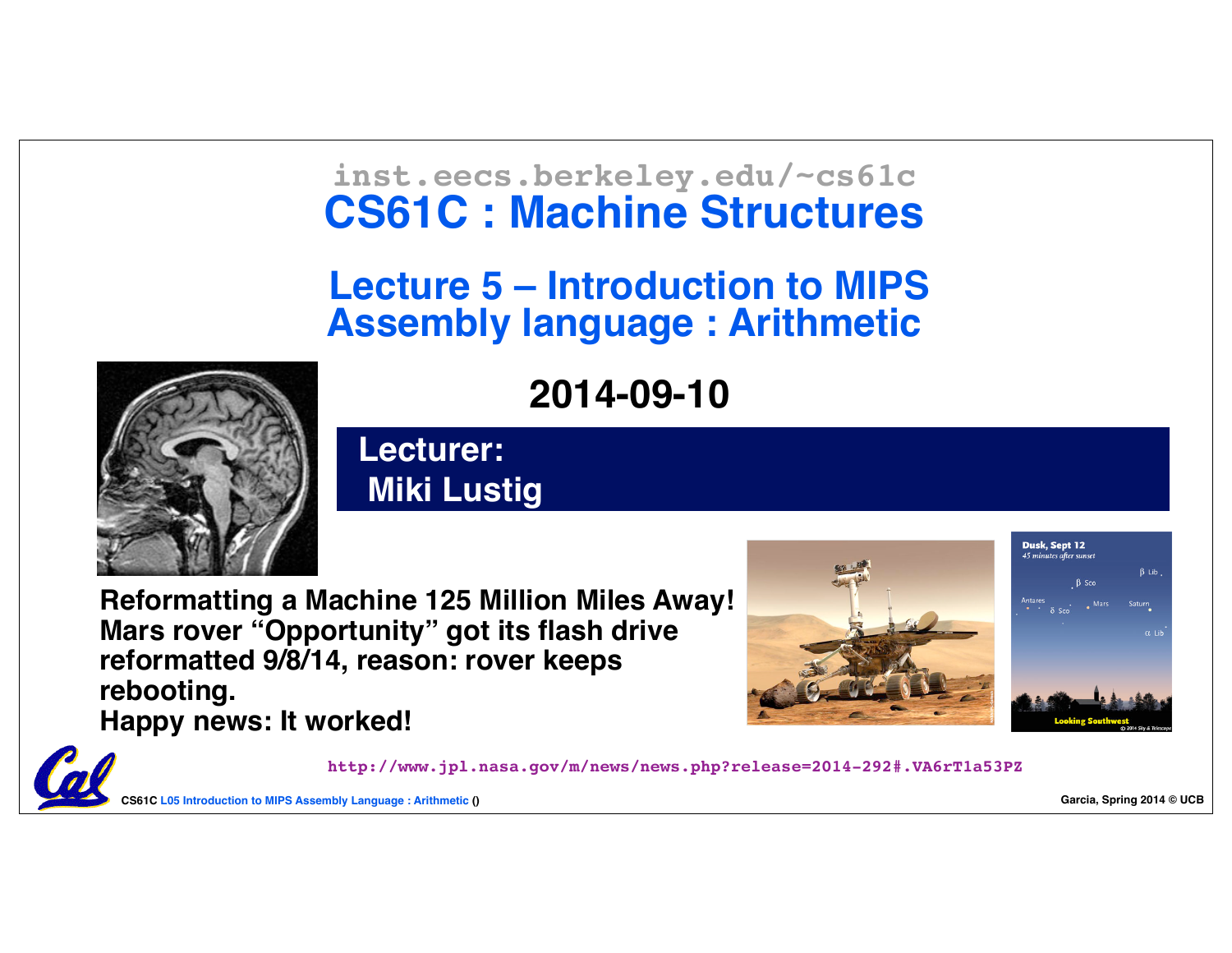### **Review**

- •**Pointers and arrays are virtually same**
- •**C knows how to increment pointers**
- •**C is an efficient language, with little protection**
	- **• Array bounds not checked**
	- **• Variables not automatically initialized**
- •**Use handles to change pointers**
- •**Dynamically allocated heap memory must be manually deallocated in C.**
	- **• Use malloc() and free() to allocate and deallocate memory from heap.**
- •**(Beware) The cost of efficiency is more overhead for the programmer.**
	- **• "C gives you a lot of extra rope but be careful not to hang yourself with it!"**

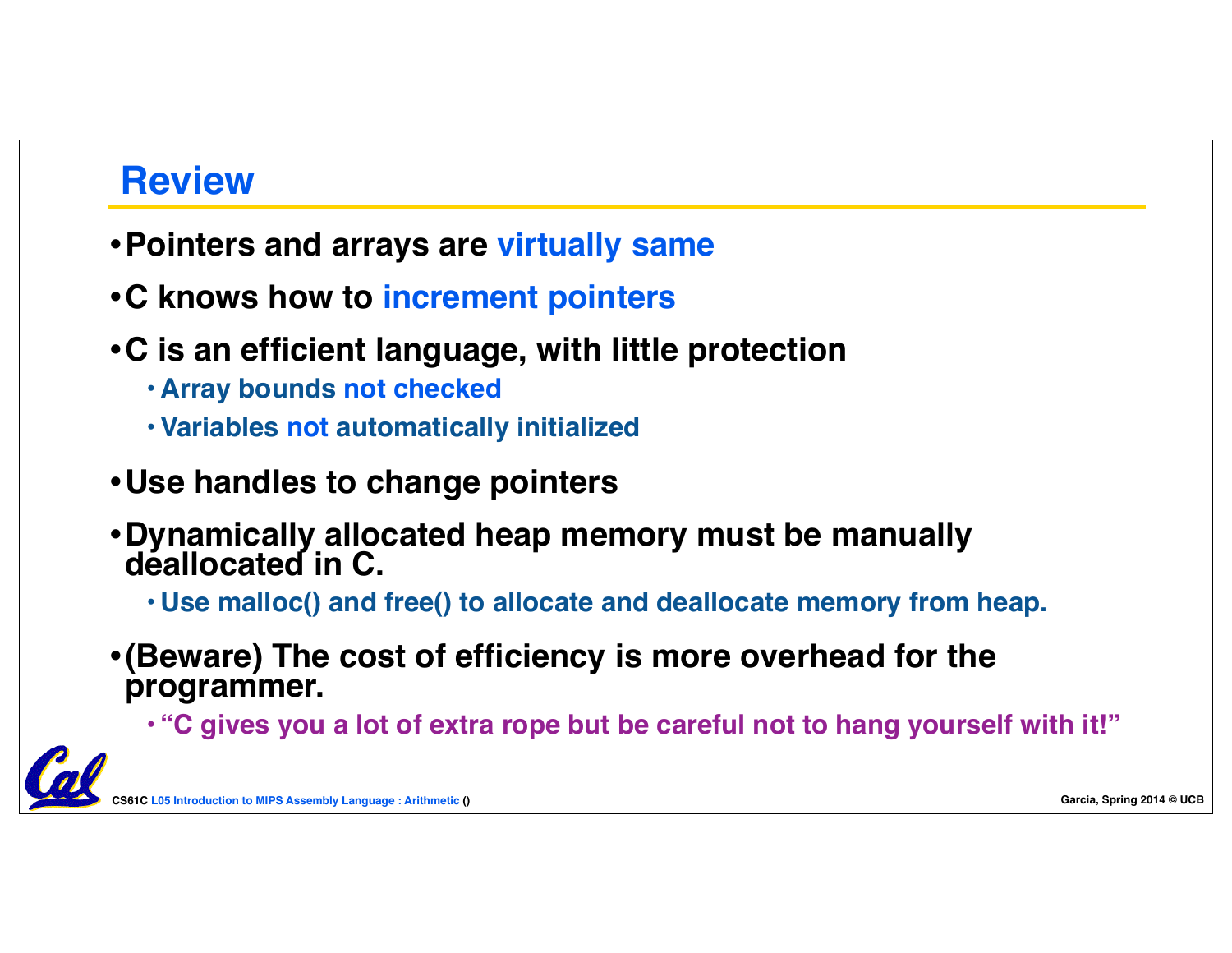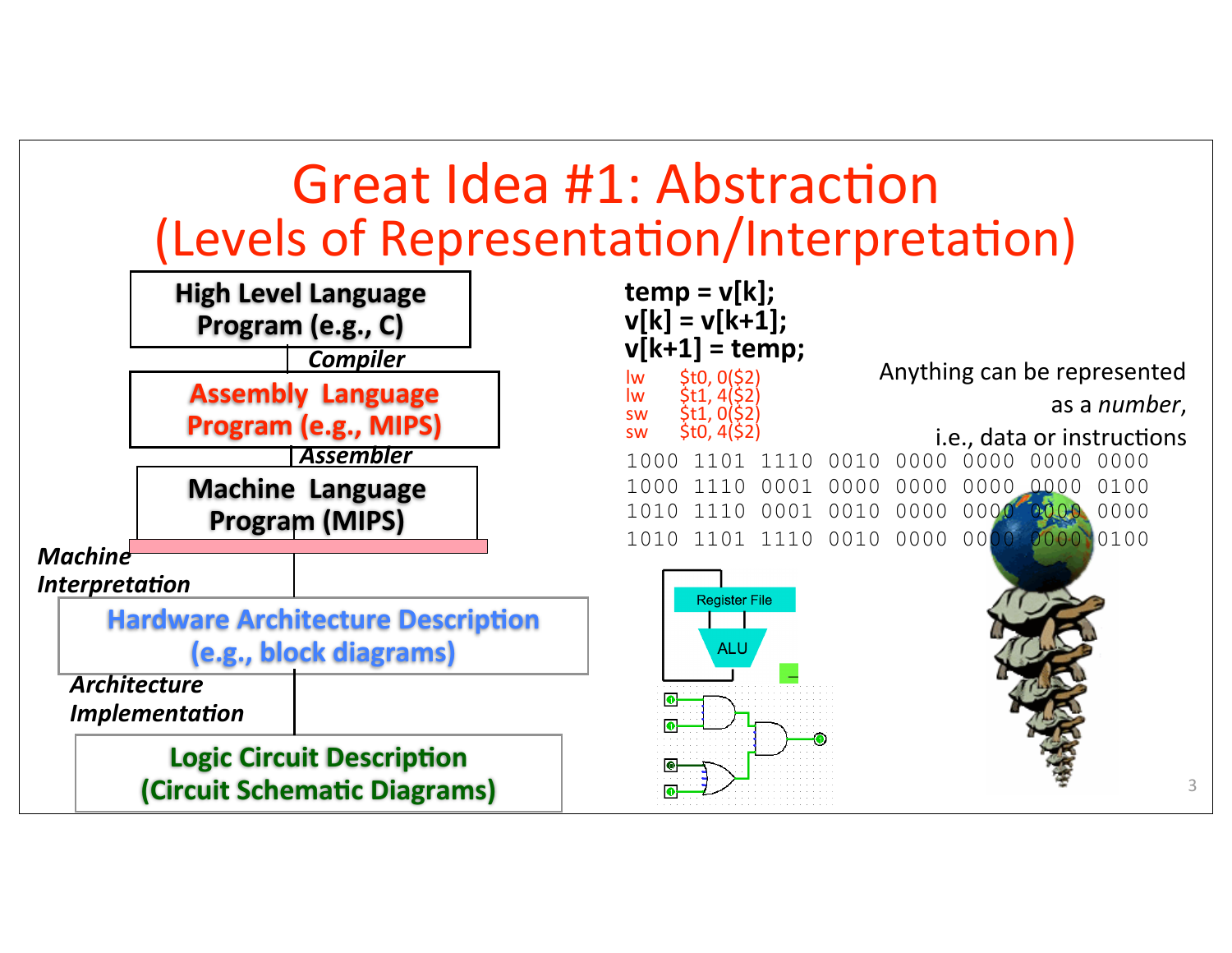### **Assembly Language**

- •**Basic job of a CPU: execute lots of** *instructions***.**
- •**Instructions are the primitive operations that the CPU may execute.**
- •**Different CPUs implement different sets of**  instructions. The set of instructions a particular **CPU implements is an** *Instruction Set Architecture* **(***ISA***).**
	- **•Examples: Intel 80x86 (Pentium 4), IBM/Motorola PowerPC (old Macintosh), MIPS, Intel IA64, ...**

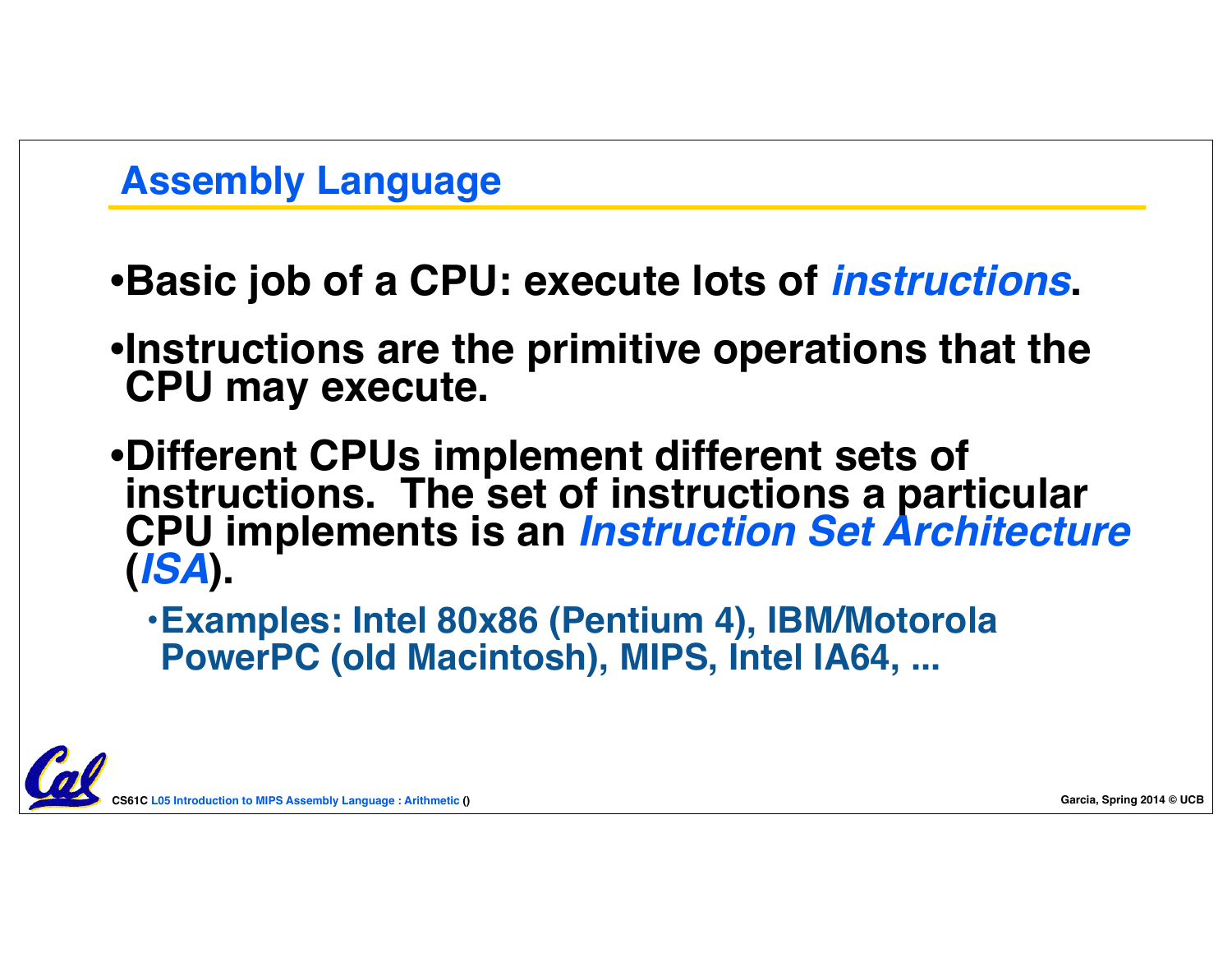### **Book: Programming From the Ground Up**

*"A new book was just released which is based on a new concept - teaching computer science through assembly language (Linux x86 assembly language, to be exact). This book teaches how the machine itself operates, rather than just the language. I've found that the key*



*difference between mediocre and excellent programmers is whether or not they know assembly language. Those that do tend to understand computers themselves at a much deeper level. Although [almost!] unheard of today, this concept isn't really all that new -- there used to not be much choice in years past. Apple computers came with only BASIC and assembly language, and there were books available on assembly language for kids. This is why the old-timers are often viewed as 'wizards': they had to know assembly language programming."*

-- **slashdot.org** comment, 2004-02-05

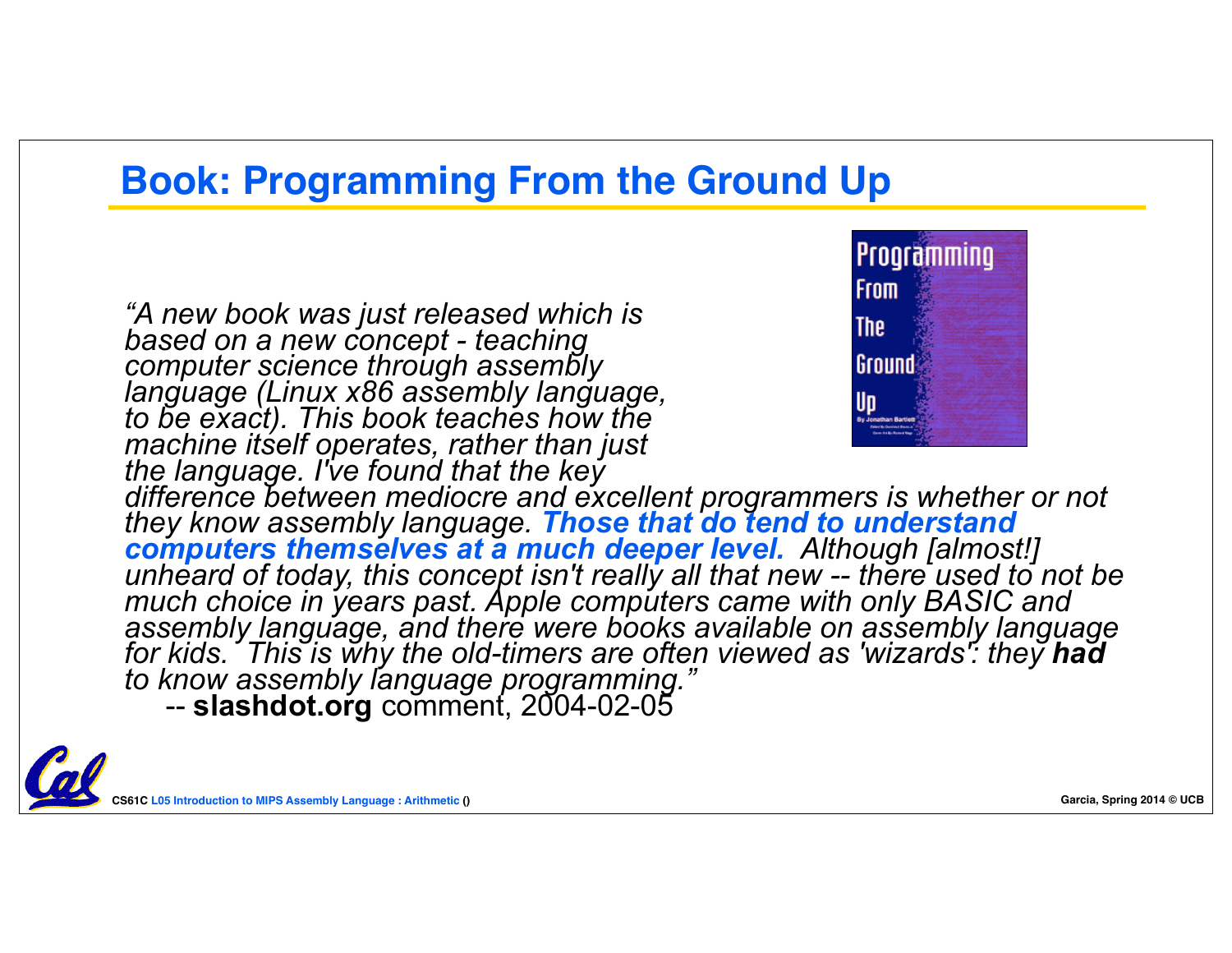### **Instruction Set Architectures**

•**Early trend was to add more and more instructions to new CPUs to do elaborate operations**

- **•VAX architecture had an instruction to multiply polynomials!**
- •**RISC philosophy (Cocke IBM, Patterson, Hennessy, 1980s) – Reduced Instruction Set Computing**
	- **•Keep the instruction set small and simple, makes it easier to build fast hardware.**
	- **•Let software do complicated operations by composing simpler ones.**

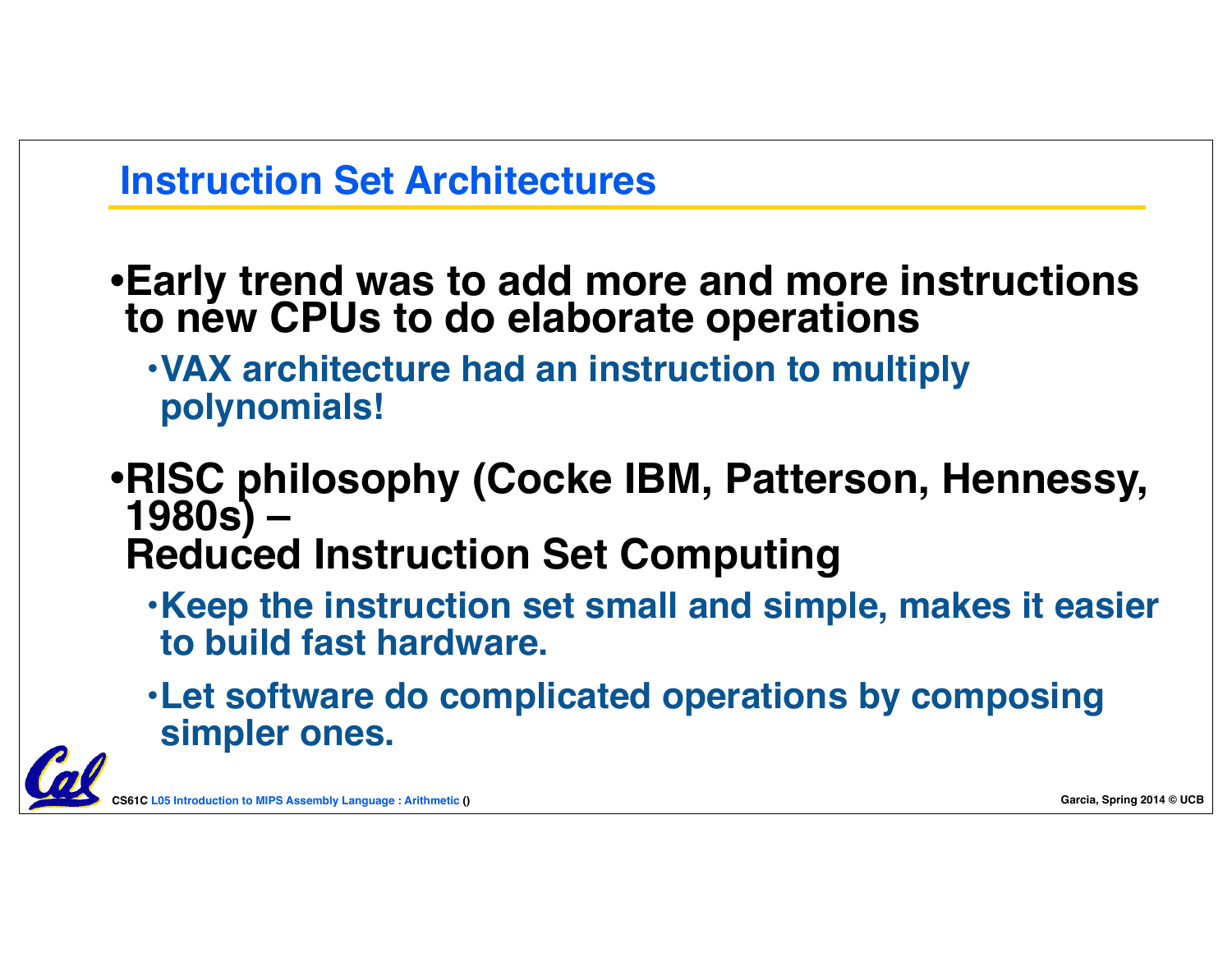### **MIPS Architecture**

- •**MIPS semiconductor company that built one of the first commercial RISC architectures**
- •**We will study the MIPS architecture in some detail in this class (also used in upper division courses CS 152, 162, 164)**
- •**Why MIPS instead of Intel 80x86?**
	- **•MIPS is simple, elegant. Don't want to get bogged down in gritty details.**
	- **•MIPS widely used in embedded apps, x86 little used in embedded, and more embedded computers than PCs**



Most HP LaserJet workgroup printers are driven by MIPS-based™ 64-bit processors.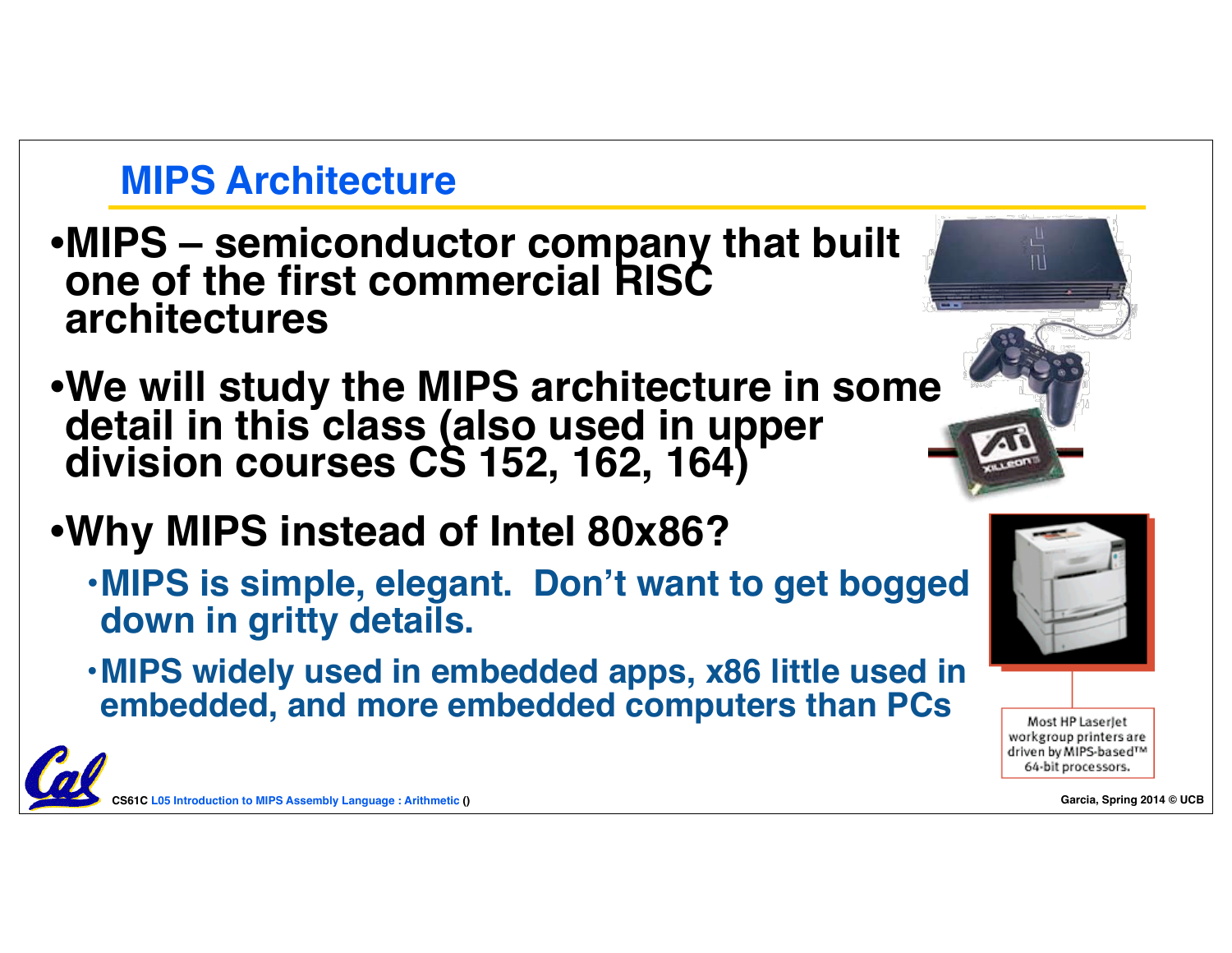# **Assembly Variables: Registers (1/4)**

- •**Unlike HLL like C or Java, assembly cannot use variables**
	- **•Why not? Keep Hardware Simple**
- •**Assembly Operands are registers**
	- **•limited number of special locations built directly into the hardware**
	- **•operations can only be performed on these!**

•**Benefit: Since registers are directly in hardware, they are very fast (faster than 1 nano second - light travels 30cm in 1 ns!!! )**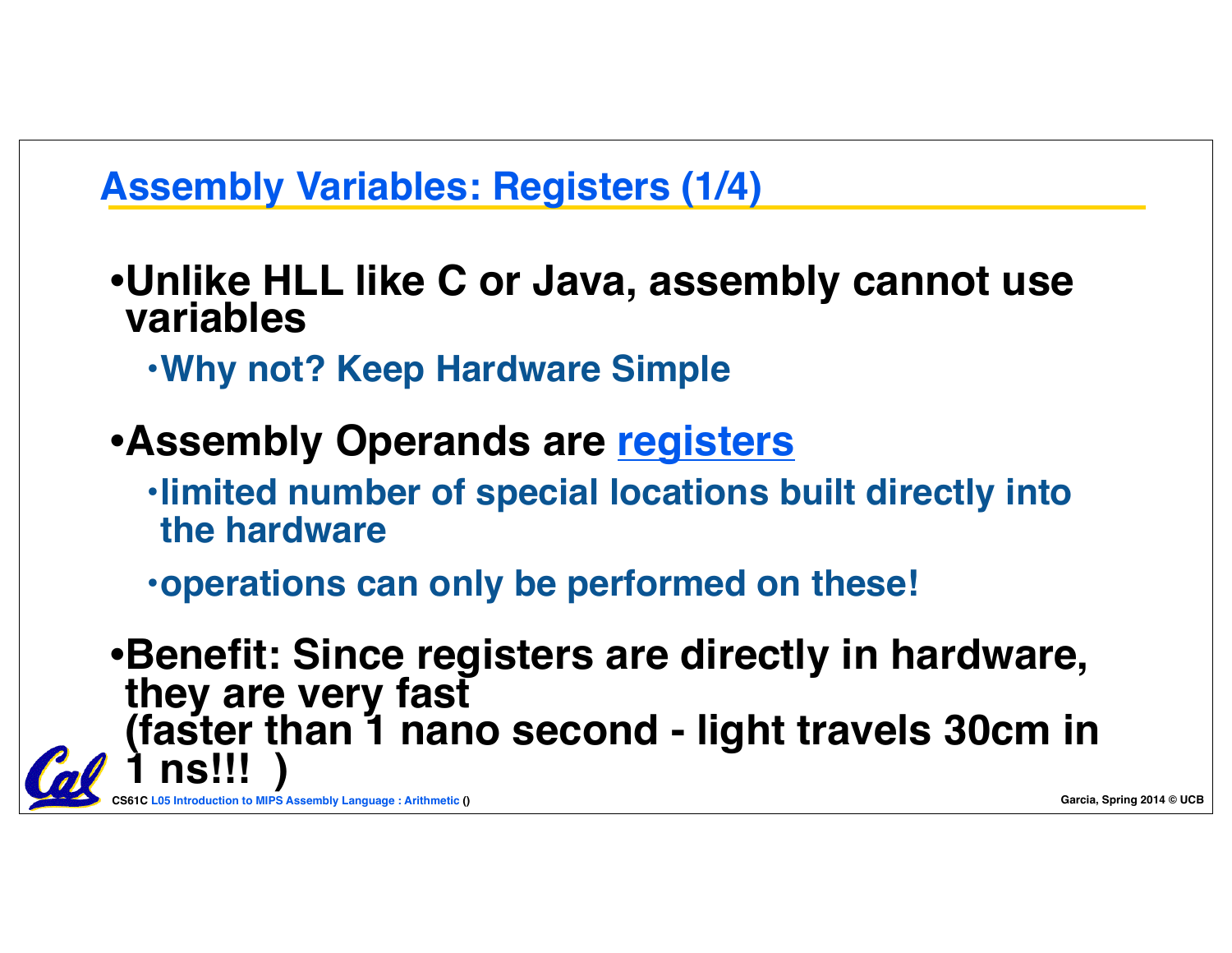### **Assembly Variables: Registers (2/4)**

- •**Drawback: Since registers are in hardware, there are a predetermined number of them**
	- **•Solution: MIPS code must be very carefully put together to efficiently use registers**
- •**32 registers in MIPS**
	- **•Why 32? Smaller is faster**
- •**Each MIPS register is 32 bits wide •Groups of 32 bits called a word in MIPS**

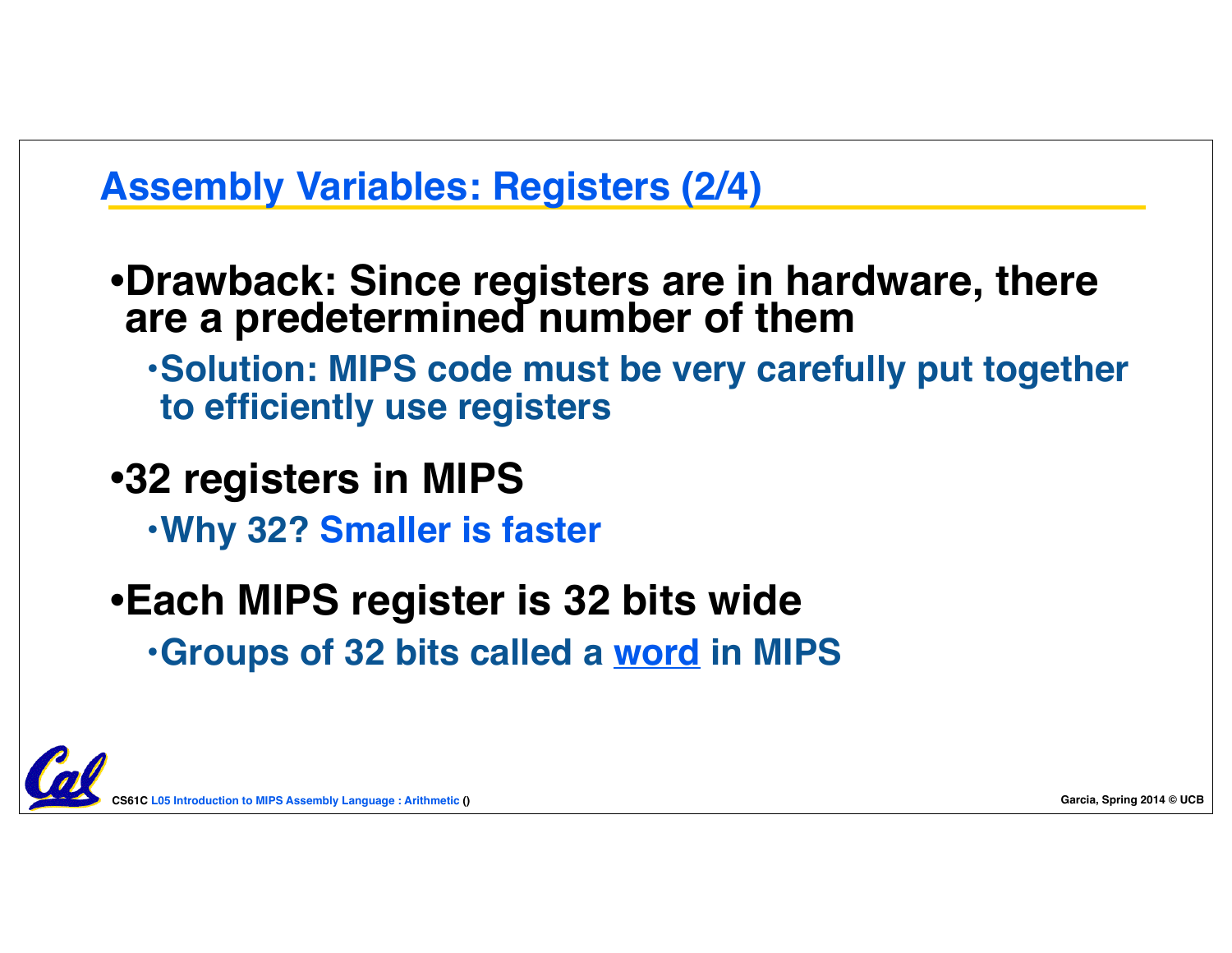## **Assembly Variables: Registers (3/4)**

- •**Registers are numbered from 0 to 31**
- •**Each register can be referred to by number or name**
- •**Number references:**
	- **\$0, \$1, \$2, … \$30, \$31**

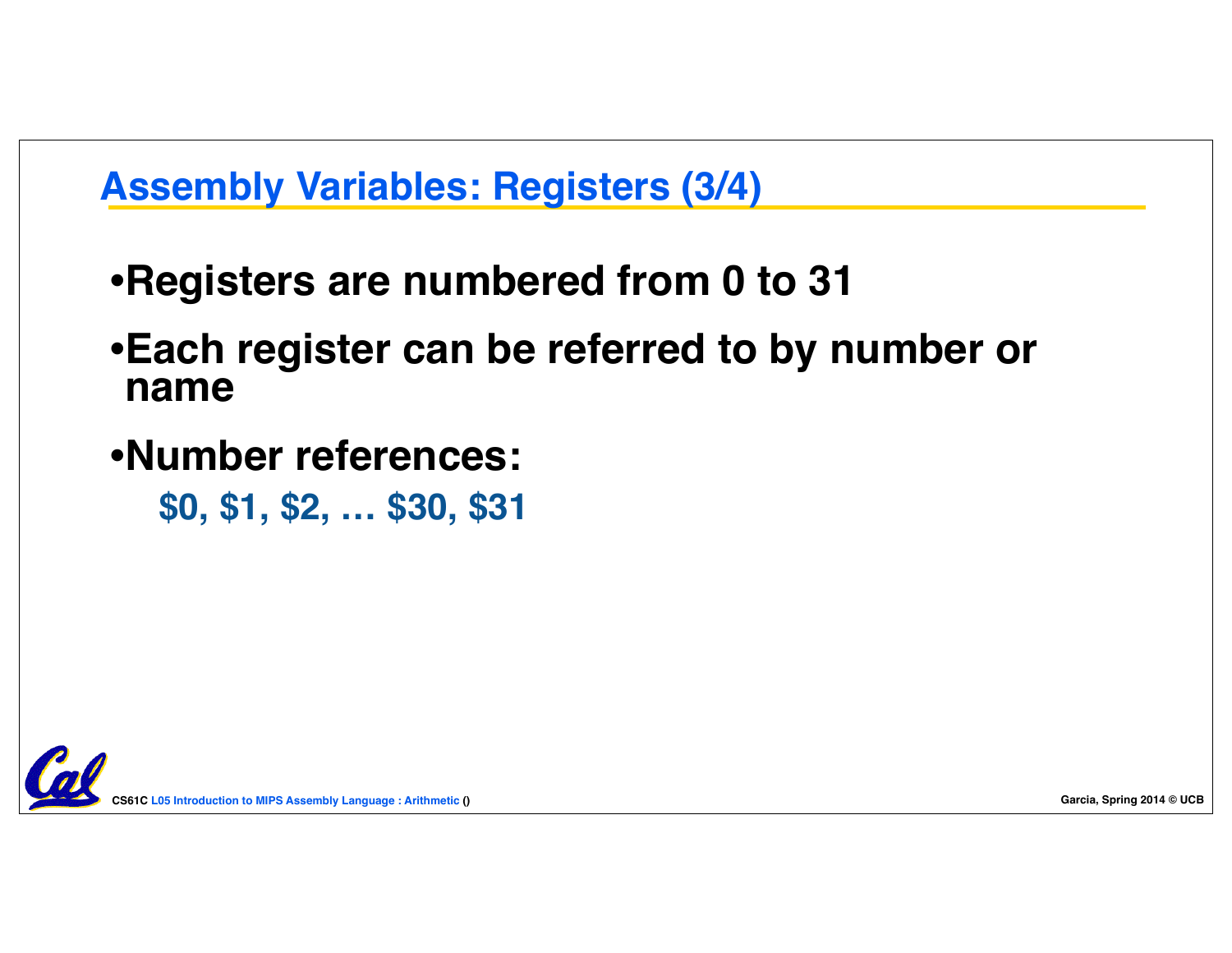

•**By convention, each register also has a name to make it easier to code**

•**For now:**

**\$16 - \$23**è **\$s0 - \$s7**

 **(correspond to C variables)**

 $$8 - $15 \rightarrow $10 - $17$ 

 **(correspond to temporary variables)**

**Later will explain other 16 register names**

•**In general, use names to make your code more readable**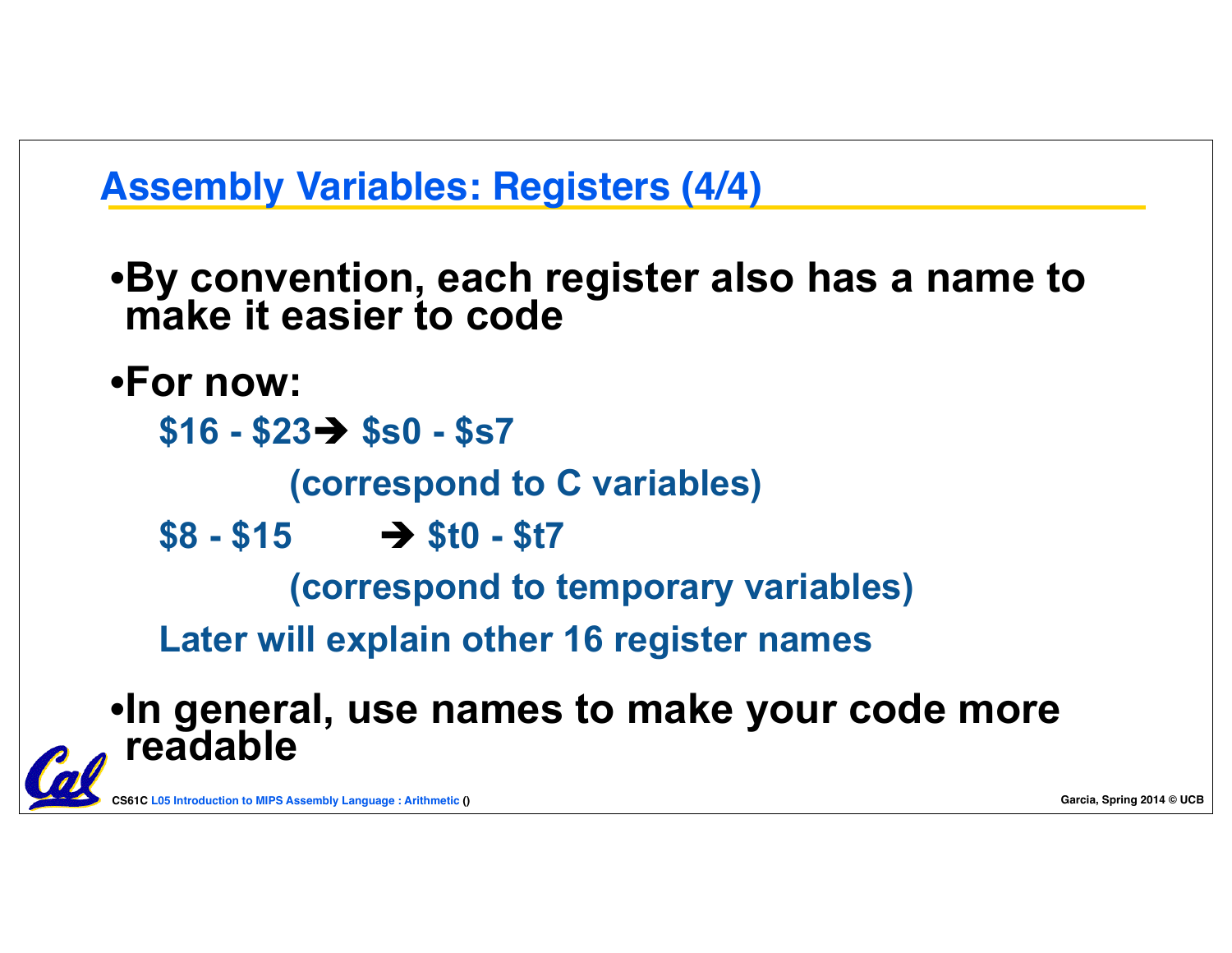

```
•In C (and most High Level Languages) variables 
declared first and given a type
```

```
•Example: 
int fahr, celsius; 
char a, b, c, d, e;
```
•**Each variable can ONLY represent a value of the type it was declared as (cannot mix and match int and char variables).**

•**In Assembly Language, the registers have no type; operation determines how register contents are treated**

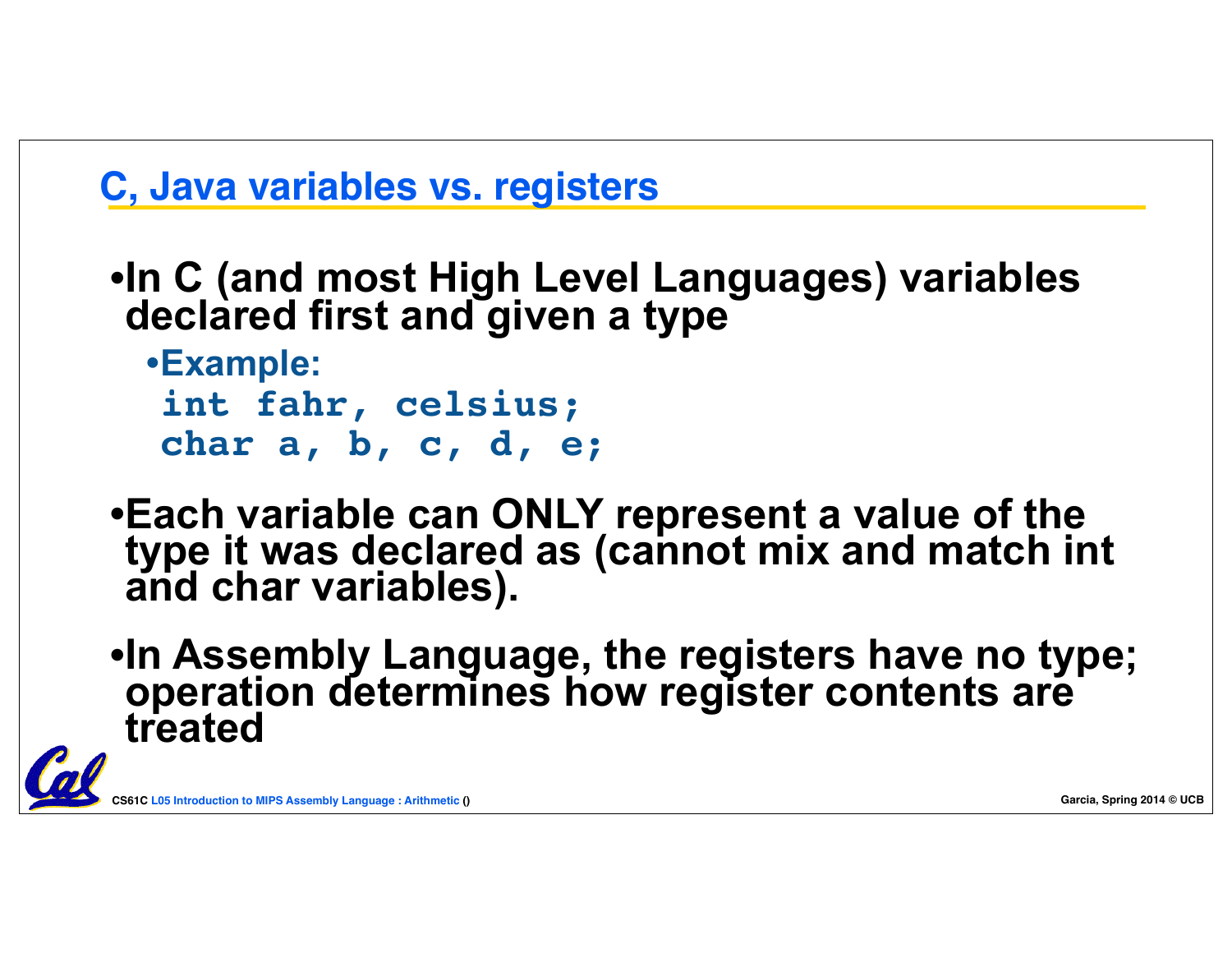# **Comments in Assembly**

•**Another way to make your code more readable: comments!**

# •**Hash (#) is used for MIPS comments**

- **•anything from hash mark to end of line is a comment and will be ignored**
- **•This is just like the C99 //**

# •**Note: Different from C.**

- **•C comments have format /\* comment \*/**
- **so they can span many lines**

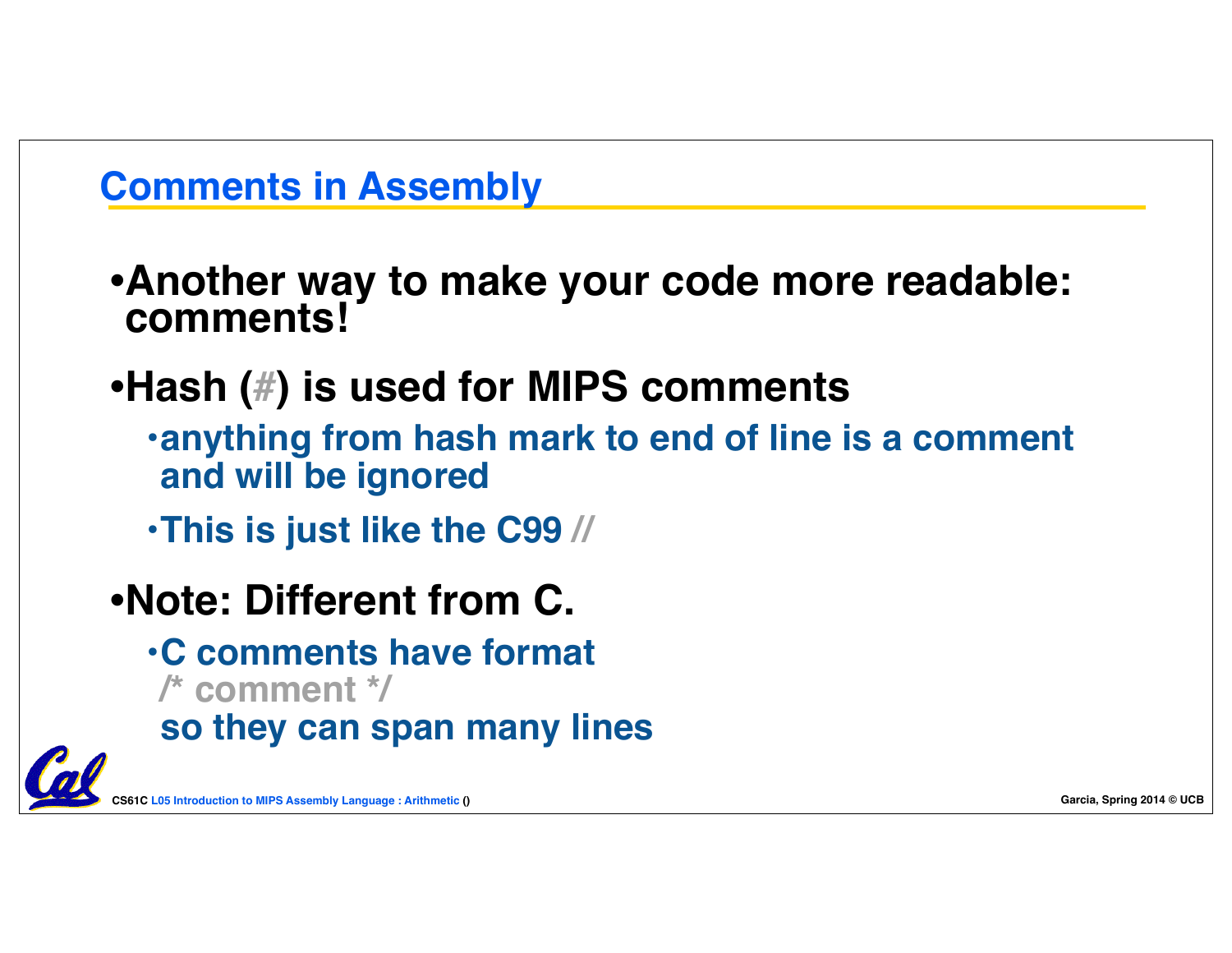# **Assembly Instructions**

•**In assembly language, each statement (called an Instruction**), executes exactly one of a short list of simple commands

•**Unlike in C (and most other High Level Languages), each line of assembly code contains at most 1 instruction**

•**Instructions are related to operations (=, +, -, \*, /) in C or Java**

•**Ok, enough already…gimme my MIPS!**

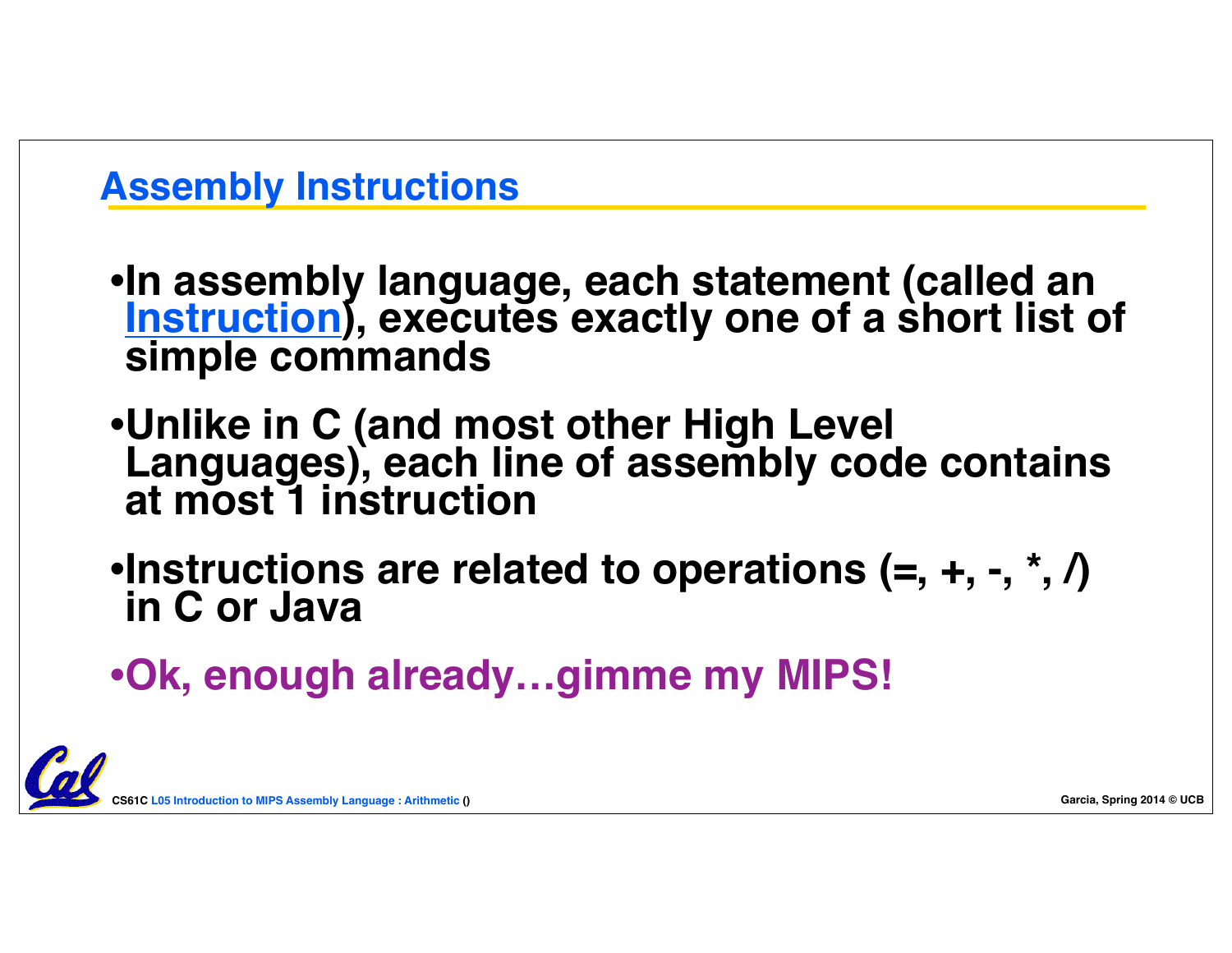# **MIPS Addition and Subtraction (1/4)**

# •**Syntax of Instructions:**

**One two, three, four**

**where:**

**1) operation by name** 

**2) operand getting result ("destination")**

- **3) 1st operand for operation ("source1")**
- **4) 2nd operand for operation ("source2")**

# •**Syntax is rigid:**

**•1 operator, 3 operands**

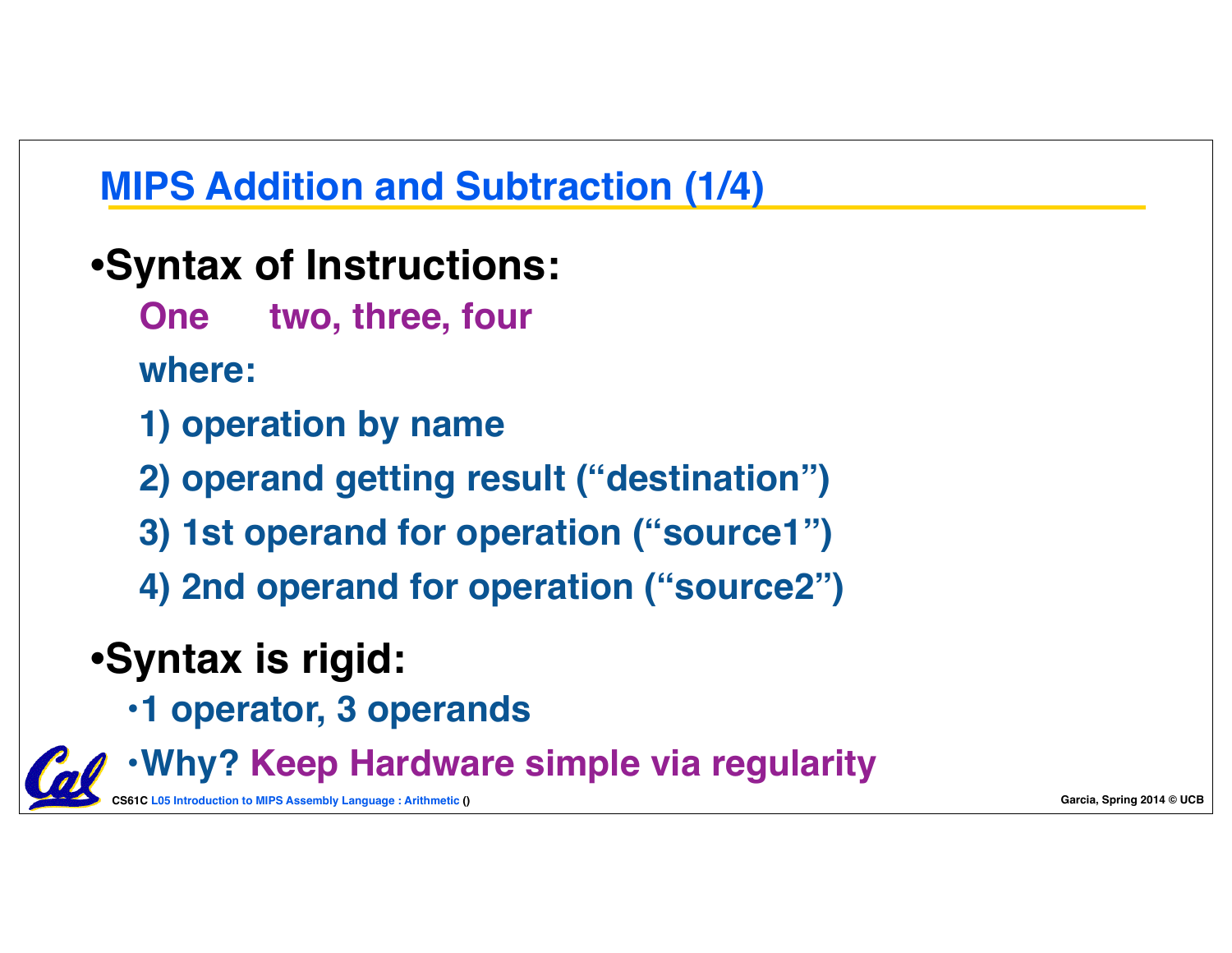# **Addition and Subtraction of Integers (2/4)**

- •**Addition in Assembly**
	- **•Example: add \$s0,\$s1,\$s2 (in MIPS)**
		- **Equivalent to: a = b + c (in C)**
	- **where C variables ⇔ MIPS registers are:**

 $a \Leftrightarrow$  \$s0, b  $\Leftrightarrow$  \$s1, c  $\Leftrightarrow$  \$s2

# •**Subtraction in Assembly**

- **•Example: sub \$s3,\$s4,\$s5 (in MIPS)**
	- **Equivalent to: d = e f (in C)**

**where C variables ⇔ MIPS registers are:** 

 $d \Leftrightarrow$  \$s3,  $e \Leftrightarrow$  \$s4,  $f \Leftrightarrow$  \$s5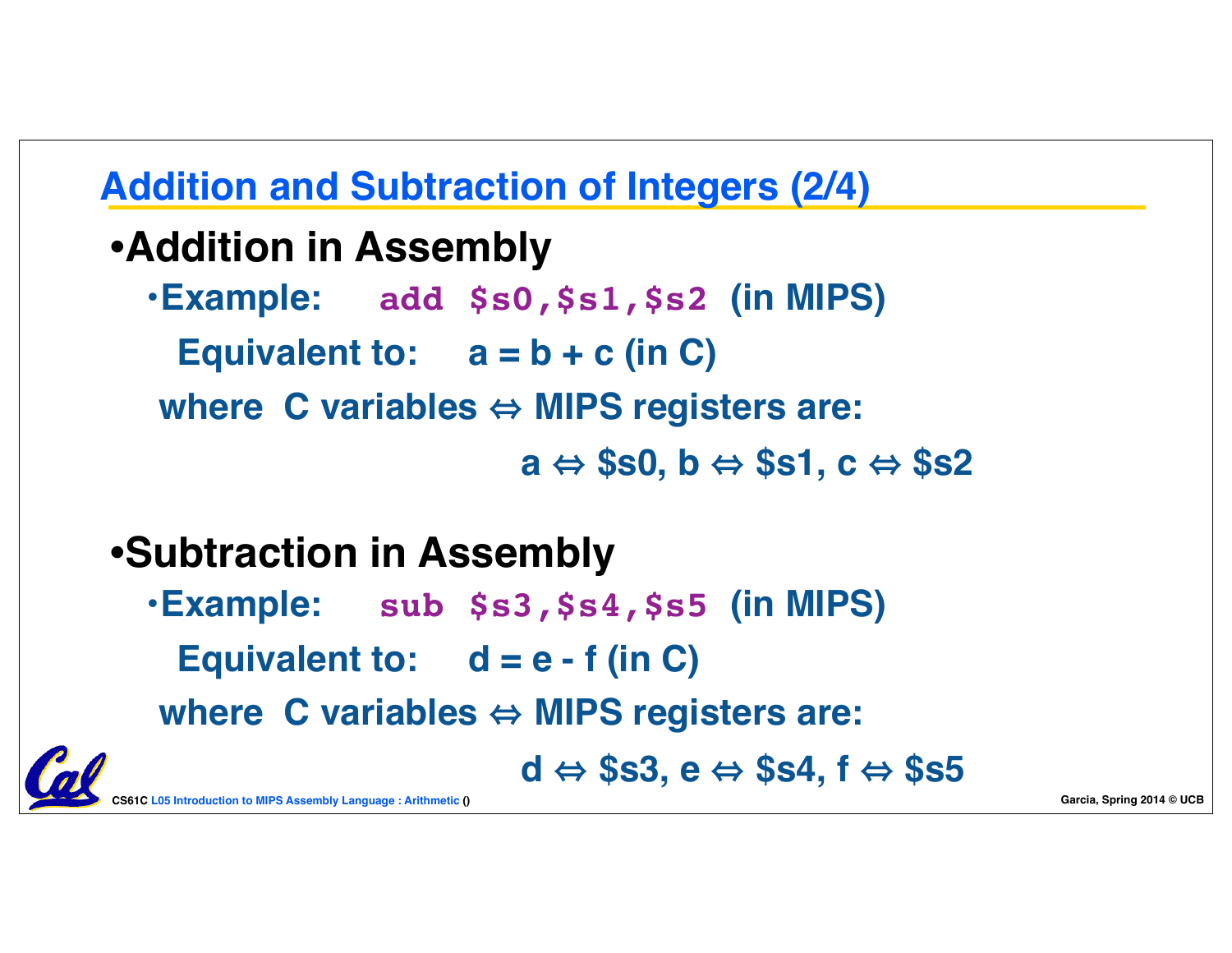**Addition and Subtraction of Integers (3/4)**

•**How to do the following C statement?**

**a = b + c + d - e;**

•**Break into multiple instructions**

**add \$t0, \$s1, \$s2** *# temp = b + c* **add \$t0, \$t0, \$s3** *# temp = temp + d* **sub \$s0, \$t0, \$s4** *# a = temp - e*

•**Notice: A single line of C may break up into several lines of MIPS.**

•**Notice: Everything after the hash mark on each line is ignored (comments)**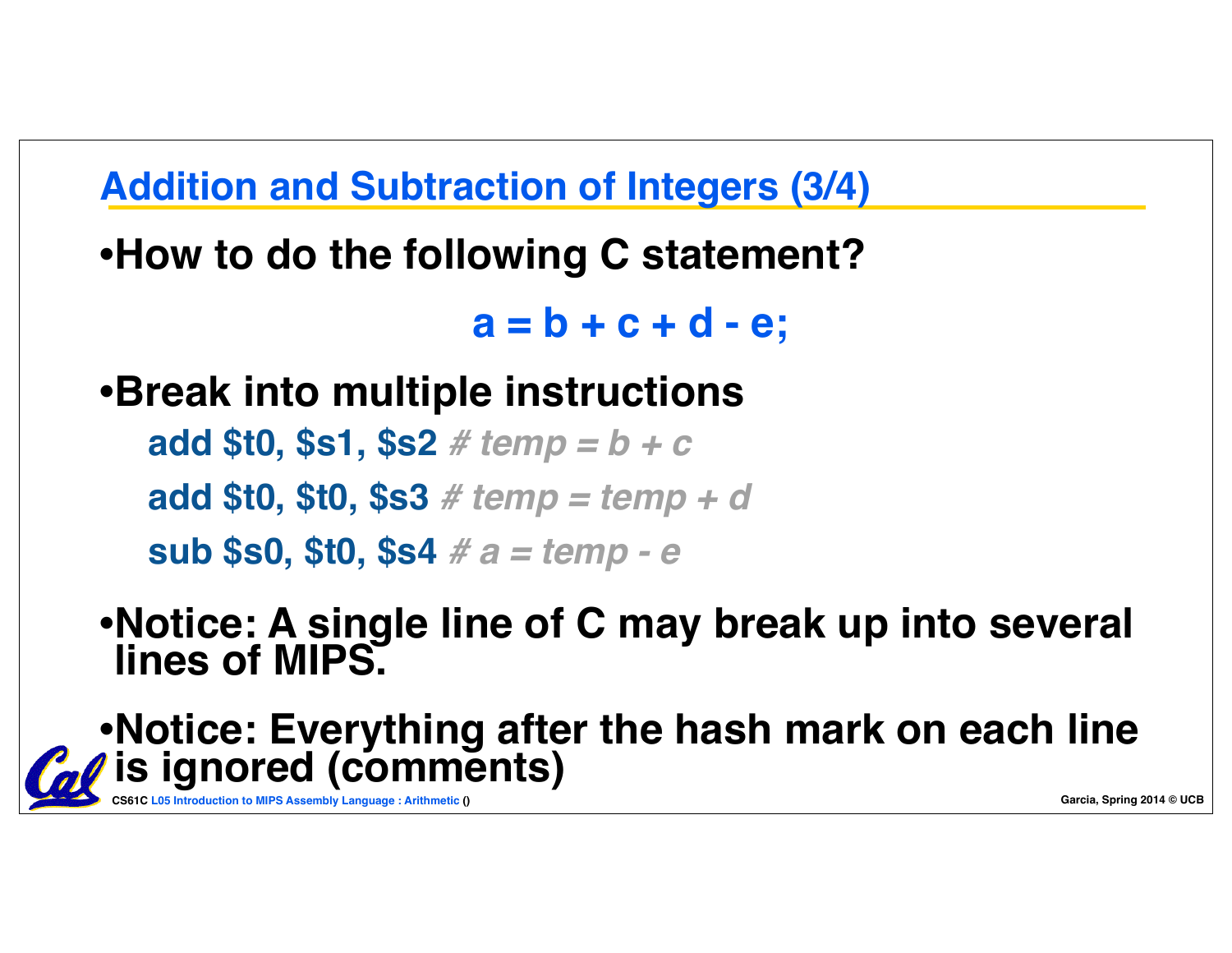**Addition and Subtraction of Integers (4/4)**

•**How do we do this?**

 $f = (g + h) - (i + j);$ 

•**Use intermediate temporary register**

**add \$t0,\$s1,\$s2** *# temp = g + h* **add \$t1,\$s3,\$s4** *# temp = i + j* **sub \$s0,\$t0,\$t1** *# f=(g+h)-(i+j)*

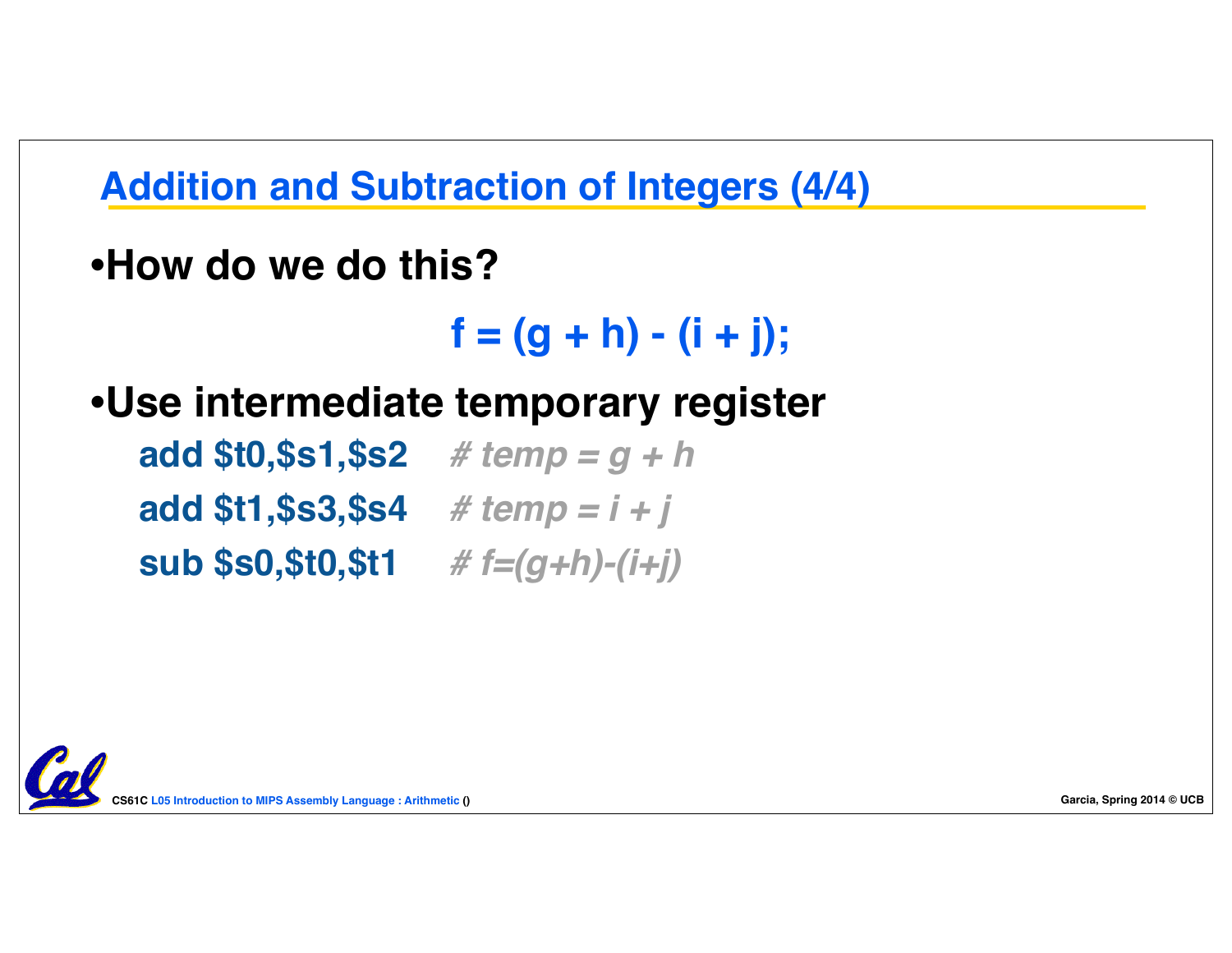### **Immediates**

# •**Immediates are numerical constants.**

- •**They appear often in code, so there are special instructions for them.**
- •**Add Immediate:**

**addi \$s0,\$s1,10 (in MIPS)**

**f = g + 10 (in C)**

**where MIPS registers \$s0,\$s1 are associated with C variables f, g** 

### •**Syntax similar to add instruction, except that last argument is a number instead of a register.**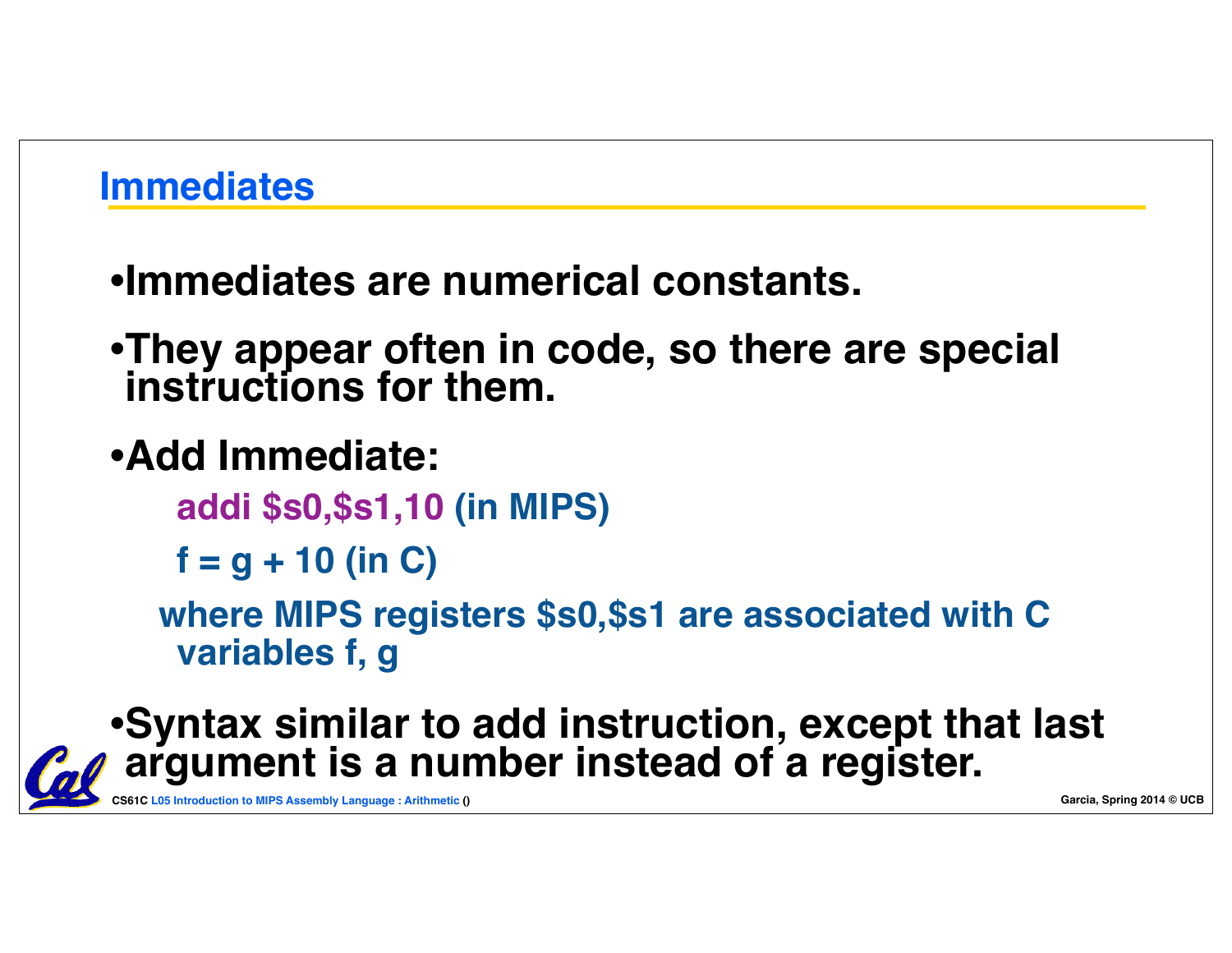### **Immediates**

- •**There is no Subtract Immediate in MIPS: Why?**
- •**Limit types of operations that can be done to absolute minimum** 
	- **•if an operation can be decomposed into a simpler operation, don't include it**
	- **•addi …, -X = subi …, X => so no subi**
- •**addi \$s0,\$s1,-10 (in MIPS)**

**f = g - 10 (in C)**

**where MIPS registers \$s0,\$s1 are associated with C variables f, g**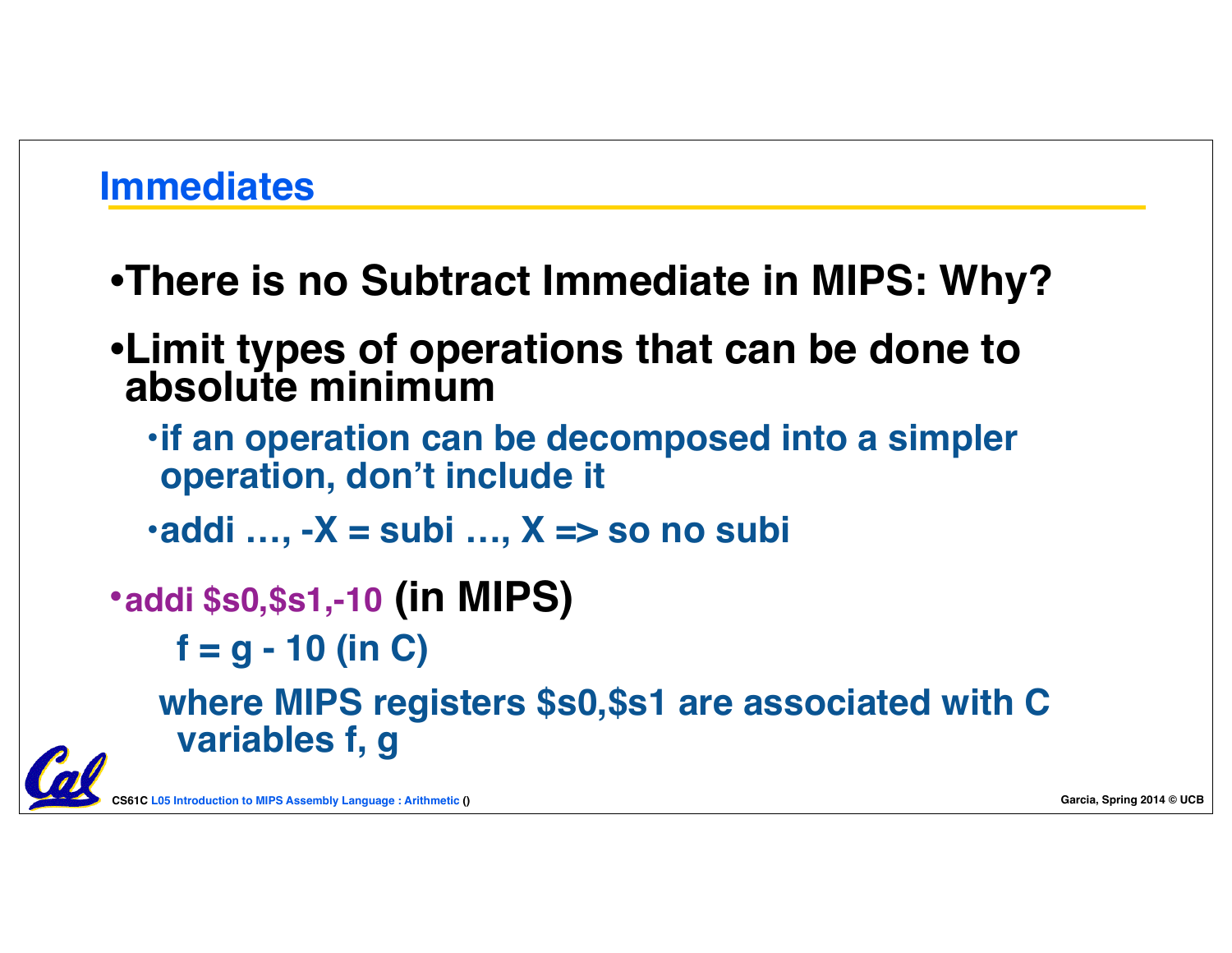### **Register Zero**

- •**One particular immediate, the number zero (0), appears very often in code.**
- •**So we define register zero (\$0 or \$zero) to always have the value 0; eg**

**add \$s0,\$s1,\$zero (in MIPS)**

**f = g (in C)**

**where MIPS registers \$s0,\$s1 are associated with C variables f, g**

### •**defined in hardware, so an instruction**

**add \$zero,\$zero,\$s0**

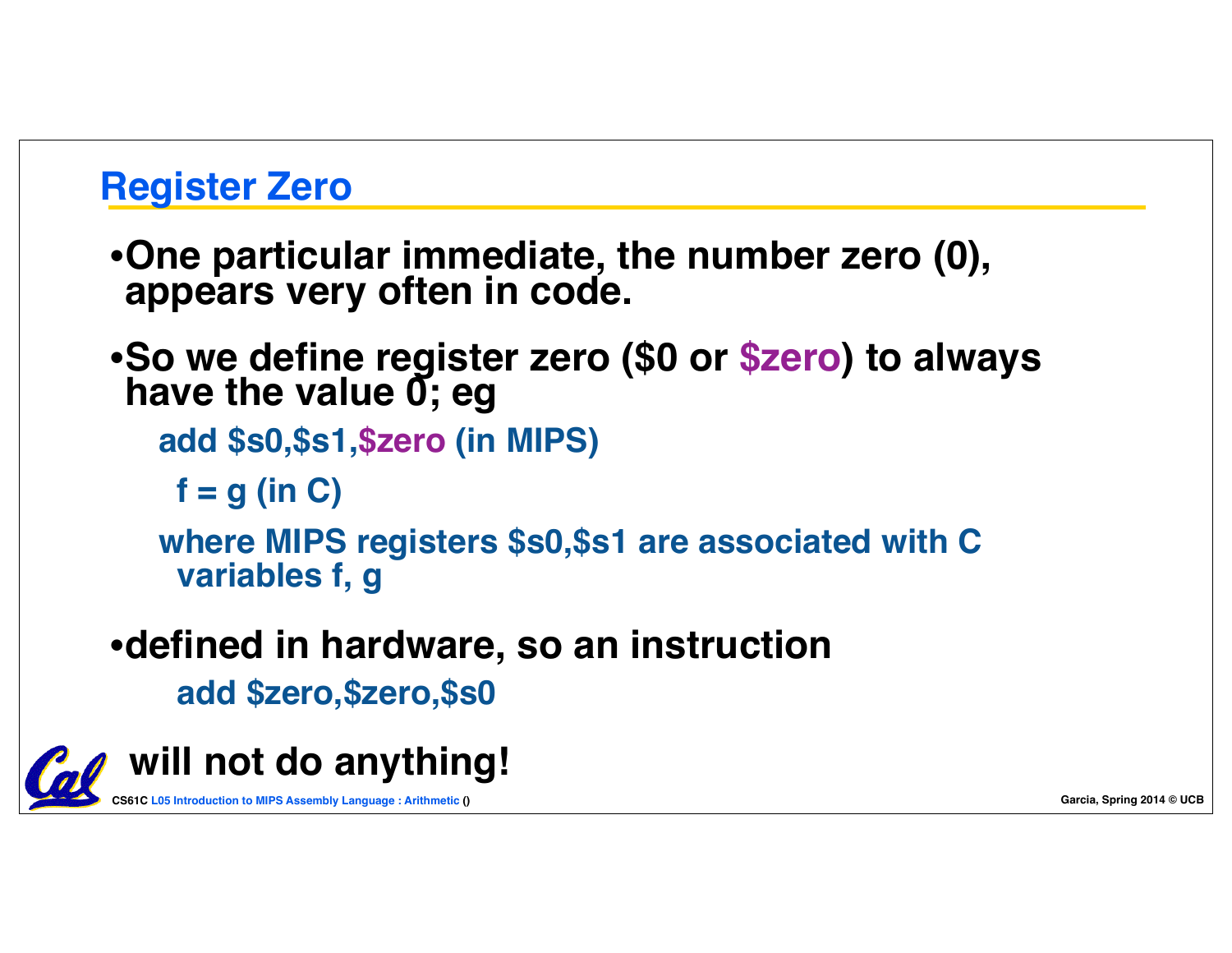### **Peer Instruction**

- **1) Since there are only 8 local (\$s) and 8 temp (\$t) variables, we can't write MIPS for C exprs that contain > 16 vars.**
- **2) If p (stored in \$s0) were a pointer to an array of ints, then p++; would be addi \$s0 \$s0 1**

|                | <b>12</b>               |
|----------------|-------------------------|
| a)             | FF                      |
| $ {\bf b}\,)$  | FT                      |
| $\mathbf{C}$   | TF                      |
| $\mathbf{d}$ ) | TT                      |
| e) dunno       |                         |
|                | <b>Carles</b><br>។ រ. ក |